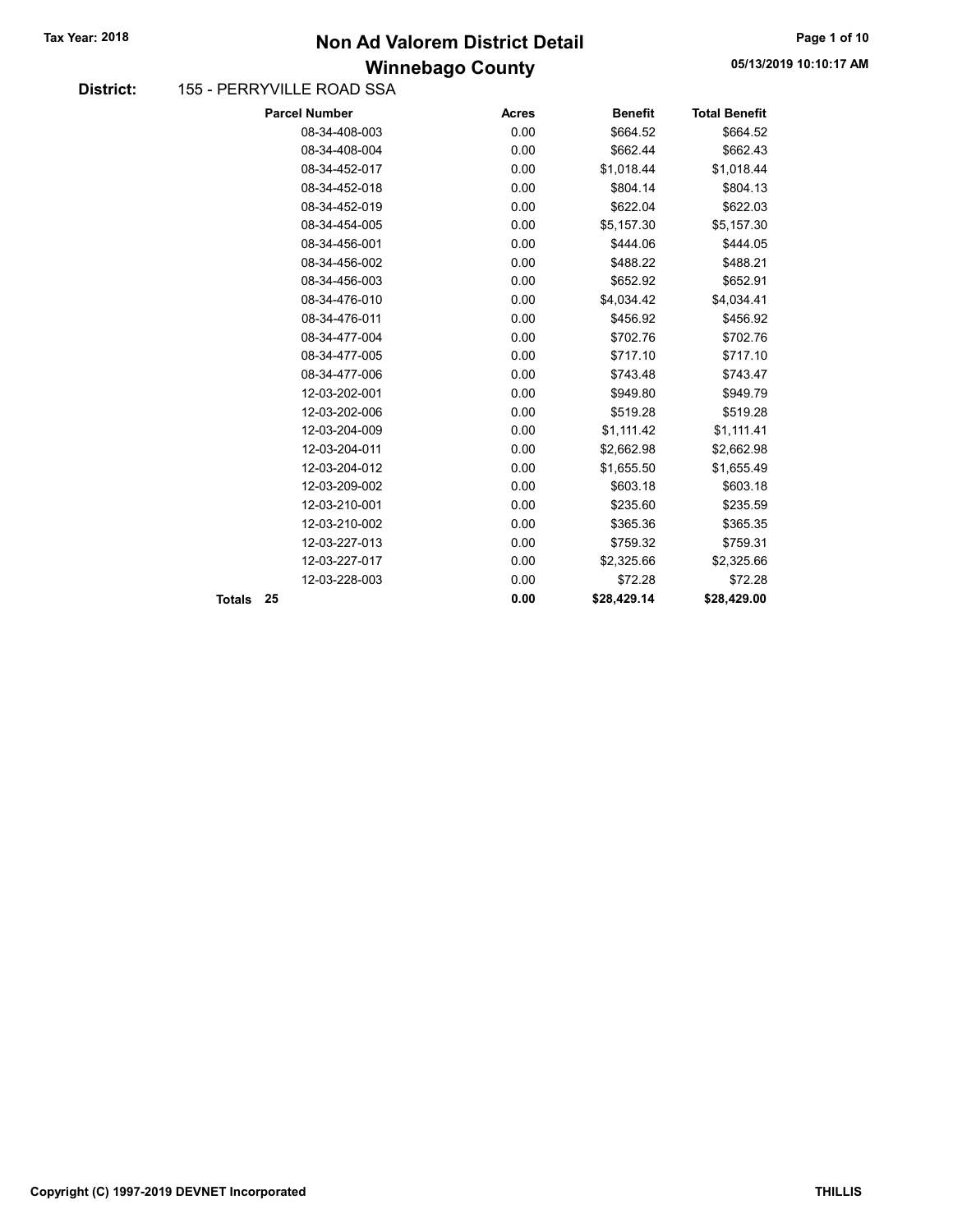# Winnebago County Tax Year: 2018 **Non Ad Valorem District Detail** Tax Year: 2018 **Page 2 of 10**

#### District: 161 - SOUTH BELOIT SSA 2

| <b>Parcel Number</b> | <b>Acres</b> | <b>Benefit</b> | <b>Total Benefit</b> |
|----------------------|--------------|----------------|----------------------|
| 04-05-352-020        | 0.00         | \$417.16       | \$417.15             |
| 04-05-352-021        | 0.00         | \$694.88       | \$694.88             |
| 04-05-352-022        | 0.00         | \$616.46       | \$616.46             |
| 04-05-356-002        | 0.00         | \$680.64       | \$680.64             |
| 04-05-356-003        | 0.00         | \$706.76       | \$706.75             |
| 04-05-356-004        | 0.00         | \$767.50       | \$767.50             |
| 04-05-356-005        | 0.00         | \$812.10       | \$812.09             |
| Totals               | 0.00         | \$4,695.50     | \$4,695.47           |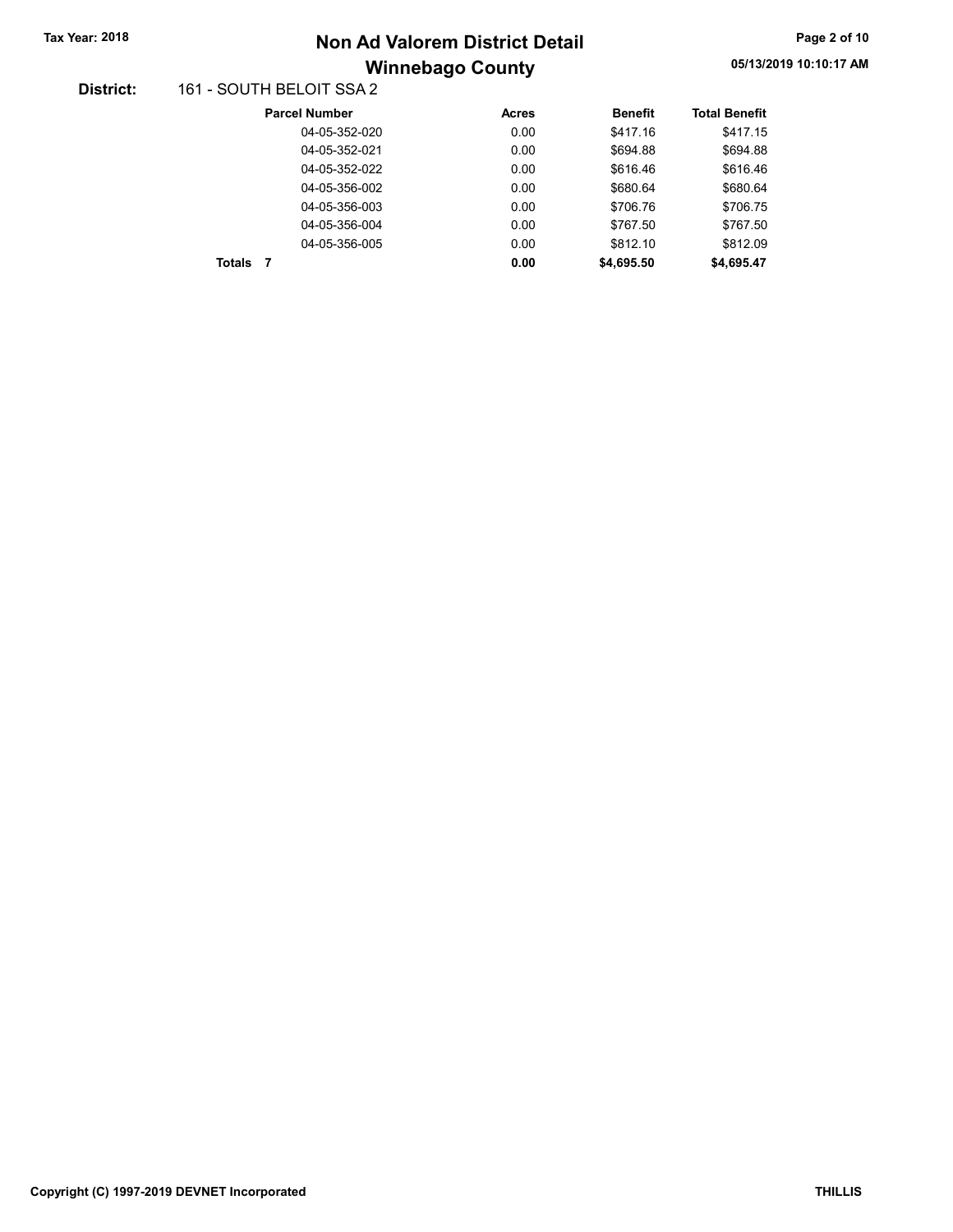# Winnebago County Tax Year: 2018 **Non Ad Valorem District Detail** Tax Year: 2018 **Page 3 of 10**

#### District: 162 - SOUTH BELOIT SSA 3

| <b>Parcel Number</b> | <b>Acres</b> | <b>Benefit</b> | <b>Total Benefit</b> |
|----------------------|--------------|----------------|----------------------|
| 04-05-326-001        | 0.00         | \$336.32       | \$336.32             |
| 04-05-329-013        | 0.00         | \$324.56       | \$324.56             |
| 04-05-329-018        | 0.00         | \$534.68       | \$534.67             |
| 04-05-332-002        | 0.00         | \$504.28       | \$504.28             |
| 04-05-332-004        | 0.00         | \$572.72       | \$572.71             |
| 04-05-332-005        | 0.00         | \$500.64       | \$500.64             |
| - 6<br><b>Totals</b> | 0.00         | \$2,773.20     | \$2,773.18           |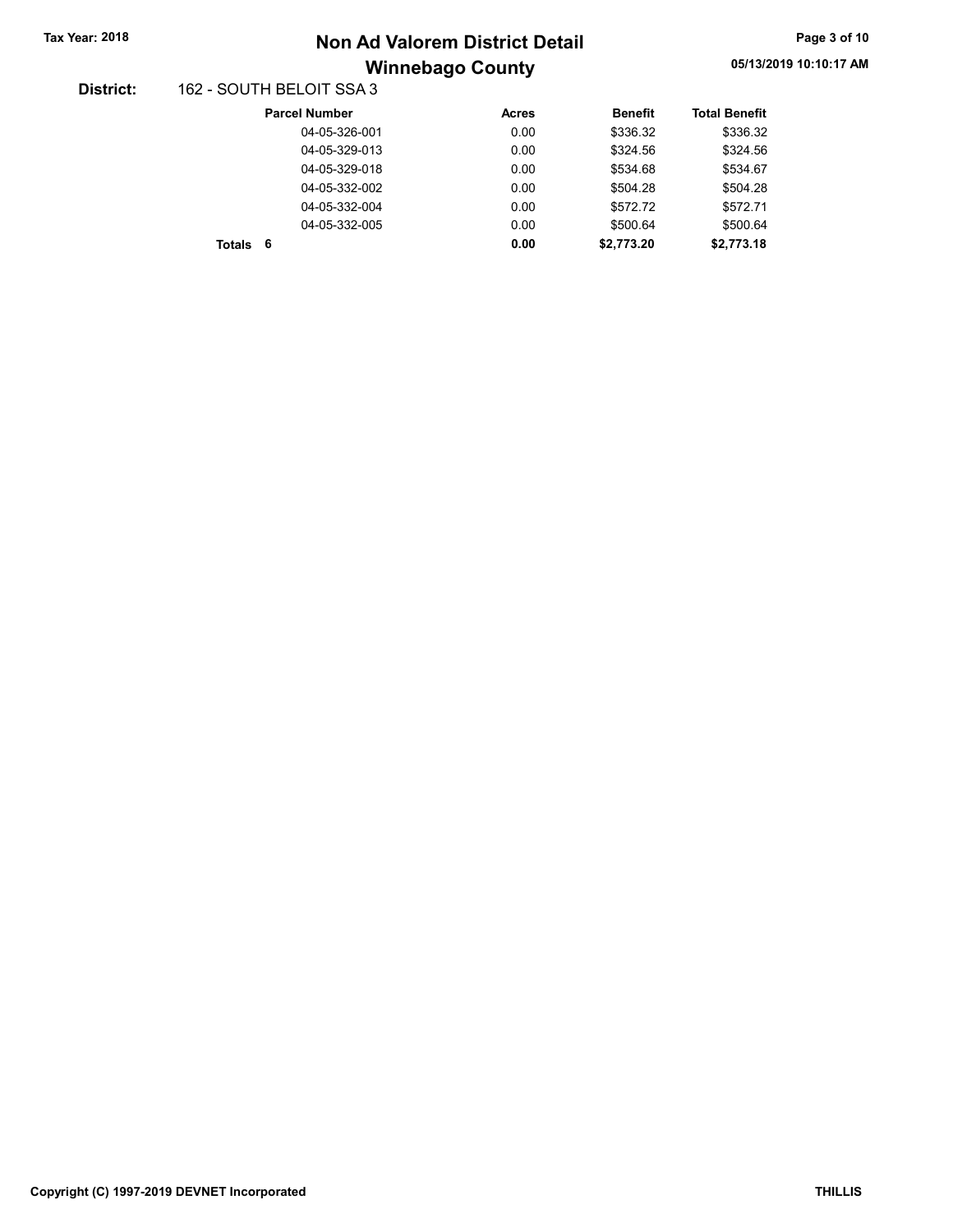## Winnebago County Tax Year: 2018 **Non Ad Valorem District Detail** Tax Year: 2018 **Page 4 of 10**

#### District: 163 - SOUTH BELOIT SSA 4

|        | <b>Parcel Number</b> | <b>Acres</b> | <b>Benefit</b> | <b>Total Benefit</b> |
|--------|----------------------|--------------|----------------|----------------------|
|        | 04-05-253-004        | 0.00         | \$753.06       | \$753.06             |
|        | 04-05-253-005        | 0.00         | \$553.04       | \$553.03             |
|        | 04-05-253-006        | 0.00         | \$504.64       | \$504.64             |
|        | 04-05-254-004        | 0.00         | \$522.52       | \$522.52             |
|        | 04-05-254-005        | 0.00         | \$514.90       | \$514.90             |
|        | 04-05-255-002        | 0.00         | \$623.86       | \$623.85             |
|        | 04-05-255-003        | 0.00         | \$399.08       | \$399.07             |
|        | 04-05-255-020        | 0.00         | \$817.36       | \$817.35             |
|        | 04-05-258-014        | 0.00         | \$1,008.62     | \$1,008.61           |
|        | 04-05-258-017        | 0.00         | \$723.76       | \$723.76             |
|        | 04-05-258-020        | 0.00         | \$506.90       | \$506.90             |
|        | 04-05-258-021        | 0.00         | \$760.40       | \$760.40             |
|        | 04-05-259-002        | 0.00         | \$740.78       | \$740.78             |
|        | 04-05-259-003        | 0.00         | \$527.36       | \$527.35             |
|        | 04-05-259-004        | 0.00         | \$435.58       | \$435.58             |
| Totals | 15                   | 0.00         | \$9,391.86     | \$9,391.80           |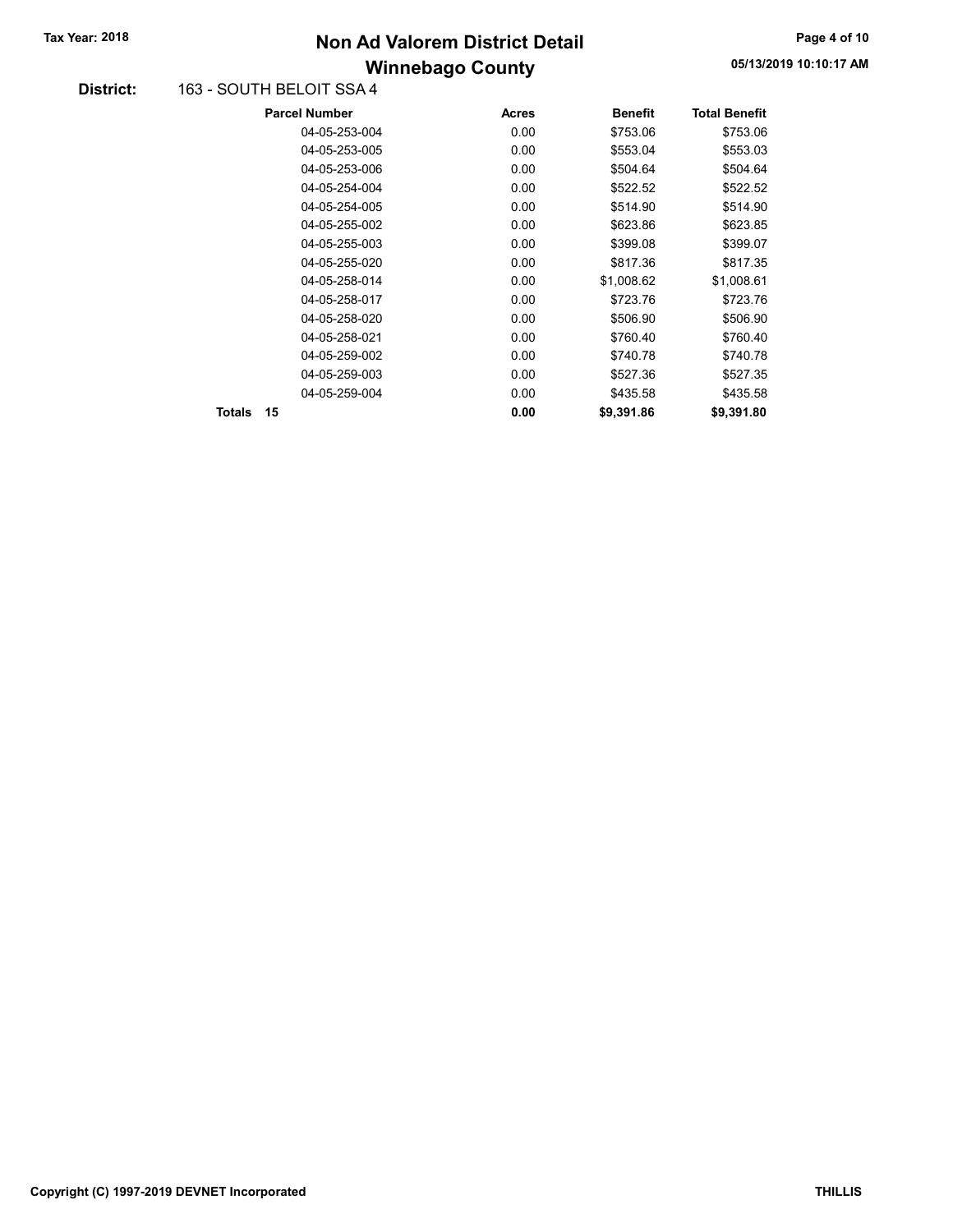# Winnebago County Tax Year: 2018 **Non Ad Valorem District Detail** Tax Year: 2018 **Page 5 of 10**

#### District: 170 - SOUTH BELOIT SSA 6

| <b>Parcel Number</b> | <b>Acres</b> | <b>Benefit</b> | <b>Total Benefit</b> |
|----------------------|--------------|----------------|----------------------|
| 04-05-258-025        | 0.00         | \$564.14       | \$564.14             |
| 04-05-260-001        | 0.00         | \$0.00         | \$0.00               |
| 04-05-260-002        | 0.00         | \$0.00         | \$0.00               |
| 04-05-260-003        | 0.00         | \$470.58       | \$470.58             |
| 04-05-260-004        | 0.00         | \$0.00         | \$0.00               |
| 04-05-260-005        | 0.00         | \$502.78       | \$502.77             |
| 04-05-260-006        | 0.00         | \$1,068.62     | \$1,068.61           |
| 04-05-260-018        | 0.00         | \$1,124.24     | \$1,124.23           |
| 8<br>Totals          | 0.00         | \$3,730.36     | \$3.730.33           |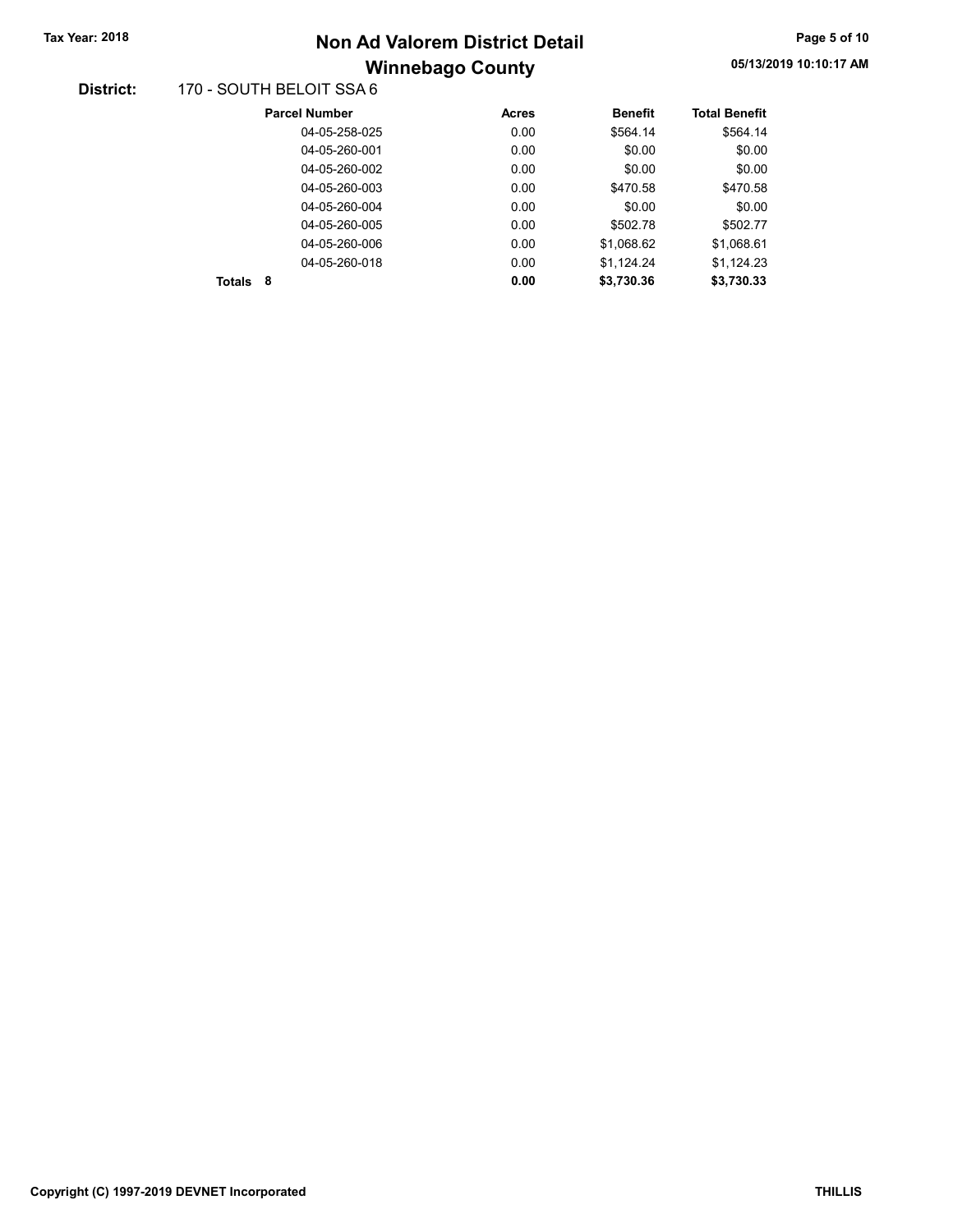### Winnebago County Tax Year: 2018 **Non Ad Valorem District Detail** Tax Year: 2018 **Page 6 of 10**

#### District: 171 - SOUTH BELOIT SSA 7

| <b>Parcel Number</b> |               | <b>Acres</b> | <b>Benefit</b> | <b>Total Benefit</b> |
|----------------------|---------------|--------------|----------------|----------------------|
|                      | 04-05-303-002 | 0.00         | \$0.00         | \$0.00               |
|                      | 04-05-303-003 | 0.00         | \$0.00         | \$0.00               |
|                      | 04-05-303-004 | 0.00         | \$489.10       | \$489.10             |
|                      | 04-05-303-005 | 0.00         | \$988.70       | \$988.70             |
|                      | 04-05-303-006 | 0.00         | \$783.28       | \$783.28             |
|                      | 04-05-303-007 | 0.00         | \$0.00         | \$0.00               |
|                      | 04-05-303-008 | 0.00         | \$0.00         | \$0.00               |
|                      | 04-05-303-009 | 0.00         | \$618.72       | \$618.72             |
|                      | 04-05-303-010 | 0.00         | \$500.60       | \$500.60             |
|                      | 04-06-428-006 | 0.00         | \$481.40       | \$481.39             |
|                      | 04-06-428-007 | 0.00         | \$496.02       | \$496.02             |
|                      | 04-06-428-008 | 0.00         | \$0.00         | \$0.00               |
|                      | 04-06-428-009 | 0.00         | \$0.00         | \$0.00               |
|                      | 04-06-428-010 | 0.00         | \$496.48       | \$496.47             |
|                      | 04-06-428-011 | 0.00         | \$0.00         | \$0.00               |
|                      | 04-06-428-012 | 0.00         | \$550.18       | \$550.18             |
|                      | 04-06-428-013 | 0.00         | \$0.00         | \$0.00               |
| 17<br>Totals         |               | 0.00         | \$5,404.48     | \$5,404.46           |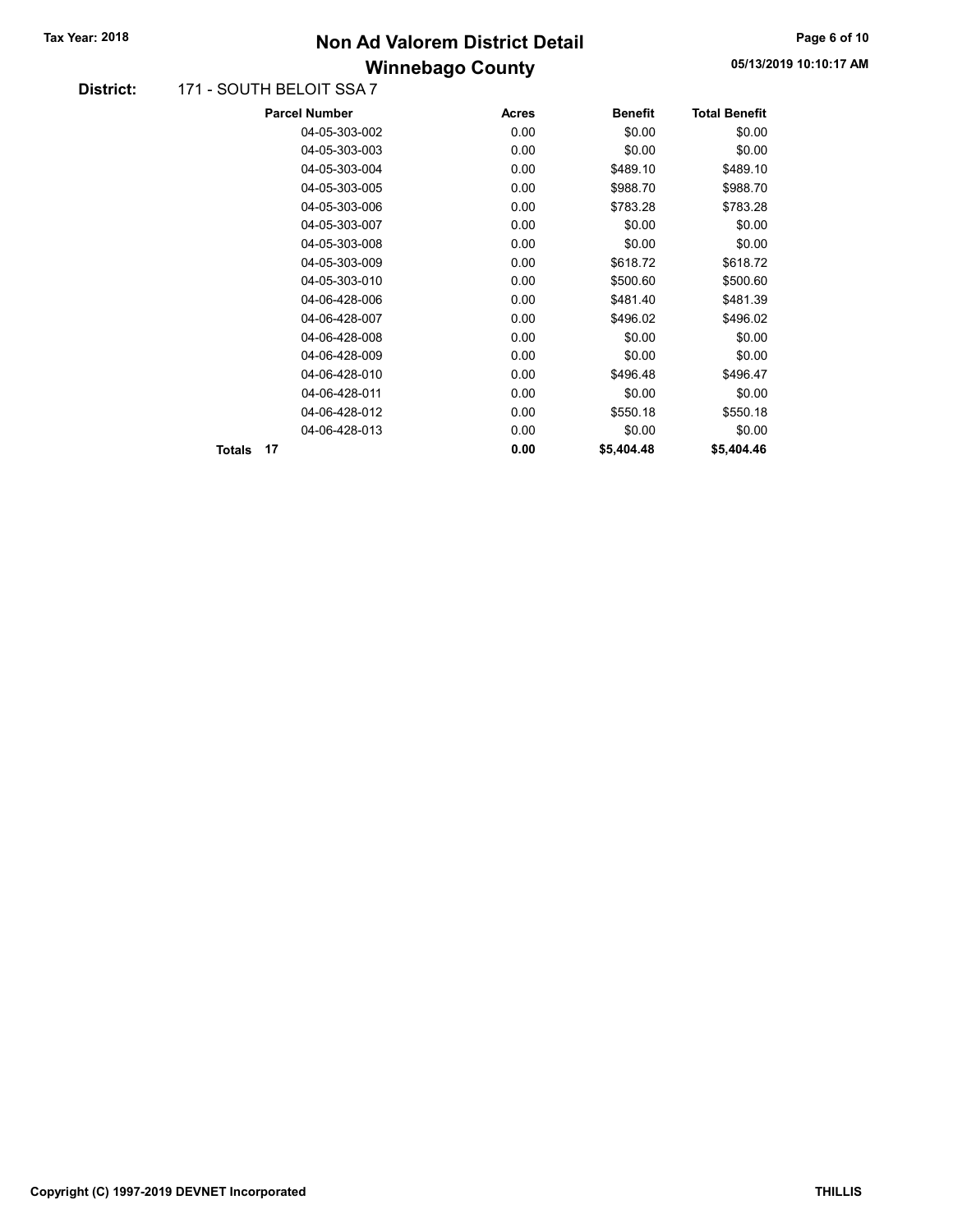### Winnebago County Tax Year: 2018 **Non Ad Valorem District Detail** Tax Year: 2018 **Page 7 of 10**

#### District: 172 - SOUTH BELOIT SSA 8

| <b>Parcel Number</b> | <b>Acres</b> | <b>Benefit</b> | <b>Total Benefit</b> |
|----------------------|--------------|----------------|----------------------|
| 04-05-304-003        | 0.00         | \$628.10       | \$628.10             |
| 04-05-304-004        | 0.00         | \$608.24       | \$608.24             |
| 04-05-306-002        | 0.00         | \$1,071.98     | \$1,071.98           |
| 04-05-306-003        | 0.00         | \$589.78       | \$589.78             |
| 04-05-306-004        | 0.00         | \$512.70       | \$512.70             |
| 04-05-306-005        | 0.00         | \$510.10       | \$510.10             |
| 04-05-306-006        | 0.00         | \$503.58       | \$503.58             |
| 04-05-306-007        | 0.00         | \$0.00         | \$0.00               |
| 04-05-306-008        | 0.00         | \$0.00         | \$0.00               |
| 04-05-306-009        | 0.00         | \$0.00         | \$0.00               |
| 04-05-306-010        | 0.00         | \$0.00         | \$0.00               |
| 04-05-306-011        | 0.00         | \$0.00         | \$0.00               |
| 04-05-306-012        | 0.00         | \$0.00         | \$0.00               |
| 04-05-306-013        | 0.00         | \$0.00         | \$0.00               |
| 04-05-306-014        | 0.00         | \$504.90       | \$504.90             |
| 04-05-306-015        | 0.00         | \$513.60       | \$513.60             |
| 04-05-306-016        | 0.00         | \$0.00         | \$0.00               |
| 04-05-306-017        | 0.00         | \$0.00         | \$0.00               |
| 04-05-306-018        | 0.00         | \$441.98       | \$441.98             |
| 04-05-306-019        | 0.00         | \$431.72       | \$431.72             |
| 04-05-306-020        | 0.00         | \$577.16       | \$577.16             |
| 04-05-307-001        | 0.00         | \$660.80       | \$660.80             |
| 04-05-307-002        | 0.00         | \$0.00         | \$0.00               |
| 04-05-307-014        | 0.00         | \$0.00         | \$0.00               |
| 04-05-307-016        | 0.00         | \$0.00         | \$0.00               |
| 04-05-307-017        | 0.00         | \$327.52       | \$327.52             |
| 04-05-351-001        | 0.00         | \$661.24       | \$661.23             |
| 04-05-351-010        | 0.00         | \$692.30       | \$692.30             |
| 04-05-351-015        | 0.00         | \$551.28       | \$551.27             |
| 04-05-351-016        | 0.00         | \$521.04       | \$521.03             |
| 04-05-351-017        | 0.00         | \$498.62       | \$498.62             |
| 04-05-351-018        | 0.00         | \$506.00       | \$506.00             |
| 04-05-351-020        | 0.00         | \$0.00         | \$0.00               |
| 04-05-351-021        | 0.00         | \$0.00         | \$0.00               |
| 04-05-351-022        | 0.00         | \$482.30       | \$482.30             |
| 04-05-351-023        | 0.00         | \$511.30       | \$511.29             |
| 04-05-351-024        | 0.00         | \$544.14       | \$544.14             |
| 04-05-352-001        | 0.00         | \$0.00         | \$0.00               |
| 04-05-352-005        | 0.00         | \$0.00         | \$0.00               |
| 04-05-352-006        | 0.00         | \$604.08       | \$604.08             |
| 04-05-352-007        | 0.00         | \$762.10       | \$762.10             |
| 04-05-352-008        | 0.00         | \$488.98       | \$488.97             |
| 04-05-352-009        | 0.00         | \$517.40       | \$517.39             |
| 04-05-352-010        | 0.00         | \$0.00         | \$0.00               |
| 04-05-352-011        | 0.00         | \$0.00         | \$0.00               |
| 04-05-352-012        | 0.00         | \$434.00       | \$434.00             |
| 04-05-352-013        | 0.00         | \$488.16       | \$488.15             |
| 04-05-352-014        | 0.00         | \$510.00       | \$510.00             |
| 04-05-352-015        | 0.00         | \$446.78       | \$446.78             |
| 04-05-352-016        | 0.00         | \$524.22       | \$524.22             |
| 04-05-352-017        | 0.00         | \$559.70       | \$559.69             |
| 04-05-353-001        | 0.00         | \$493.22       | \$493.22             |
| 04-05-353-002        | 0.00         | \$584.48       | \$584.48             |
| 04-05-353-003        | 0.00         | \$402.80       | \$402.80             |
| 04-05-353-004        | 0.00         | \$635.00       | \$635.00             |
| 04-05-353-005        | 0.00         | \$530.30       | \$530.30             |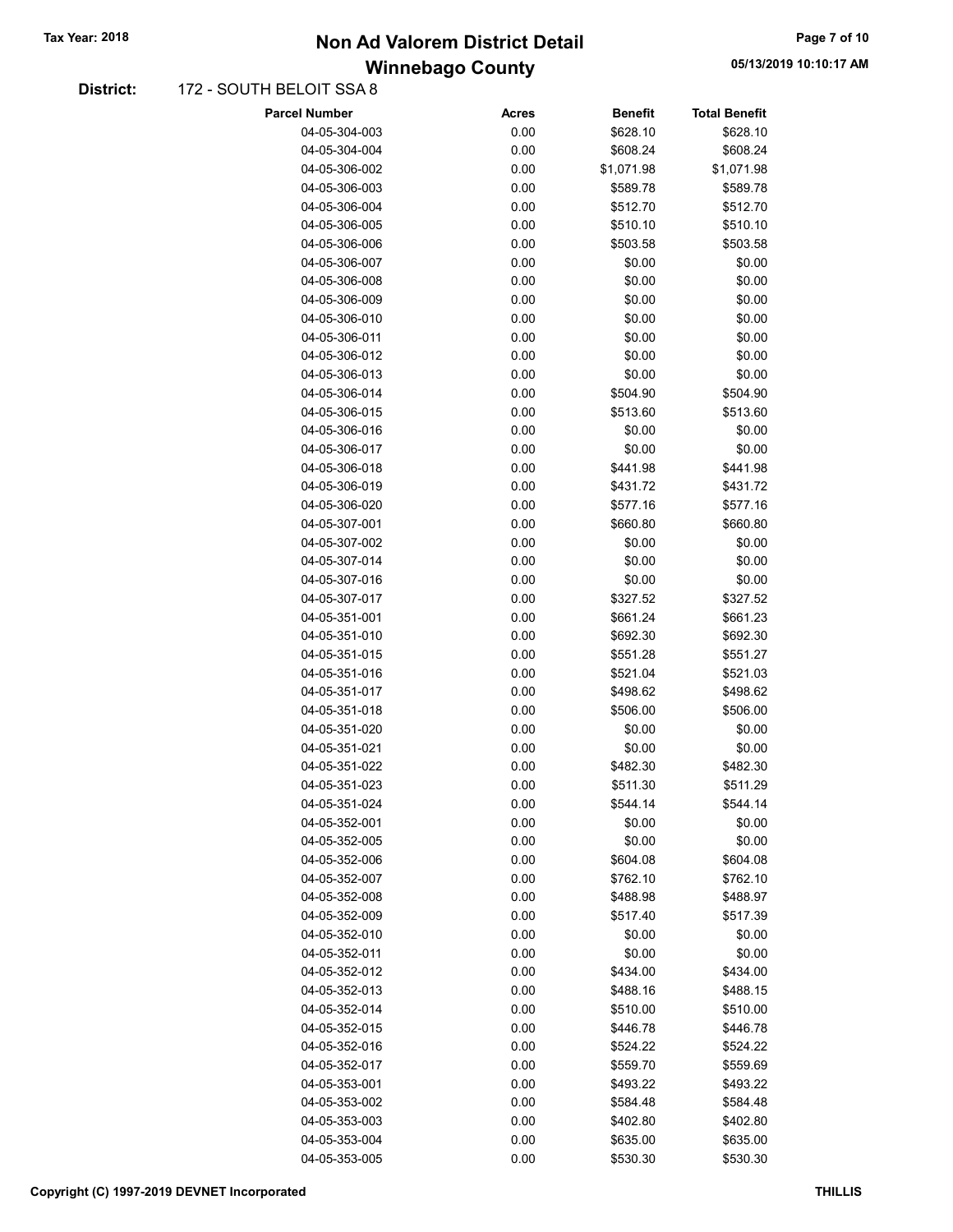### Winnebago County Tax Year: 2018 **Non Ad Valorem District Detail** Tax Year: 2018 **Page 8 of 10**

#### District: 172 - SOUTH BELOIT SSA 8

|               | <b>Parcel Number</b> | <b>Acres</b> | <b>Benefit</b> | <b>Total Benefit</b> |
|---------------|----------------------|--------------|----------------|----------------------|
|               | 04-05-353-006        | 0.00         | \$618.26       | \$618.26             |
|               | 04-05-353-007        | 0.00         | \$0.00         | \$0.00               |
|               | 04-05-353-008        | 0.00         | \$0.00         | \$0.00               |
|               | 04-05-353-009        | 0.00         | \$611.46       | \$611.46             |
|               | 04-05-354-001        | 0.00         | \$0.00         | \$0.00               |
|               | 04-05-354-002        | 0.00         | \$513.88       | \$513.88             |
|               | 04-05-354-003        | 0.00         | \$508.26       | \$508.26             |
|               | 04-05-354-004        | 0.00         | \$539.14       | \$539.13             |
|               | 04-05-354-005        | 0.00         | \$528.04       | \$528.04             |
|               | 04-05-354-006        | 0.00         | \$481.10       | \$481.10             |
|               | 04-05-354-007        | 0.00         | \$496.18       | \$496.17             |
|               | 04-05-354-008        | 0.00         | \$0.00         | \$0.00               |
|               | 04-05-354-009        | 0.00         | \$502.38       | \$502.37             |
|               | 04-05-354-010        | 0.00         | \$604.70       | \$604.70             |
|               | 04-05-354-011        | 0.00         | \$0.00         | \$0.00               |
|               | 04-05-354-012        | 0.00         | \$402.60       | \$402.60             |
|               | 04-05-354-013        | 0.00         | \$508.88       | \$508.88             |
|               | 04-05-354-014        | 0.00         | \$426.50       | \$426.50             |
|               | 04-05-354-015        | 0.00         | \$466.38       | \$466.38             |
|               | 04-05-355-002        | 0.00         | \$572.42       | \$572.41             |
|               | 04-05-355-003        | 0.00         | \$0.00         | \$0.00               |
|               | 04-05-355-004        | 0.00         | \$523.78       | \$523.78             |
|               | 04-05-357-001        | 0.00         | \$447.50       | \$447.50             |
|               | 04-05-357-002        | 0.00         | \$687.10       | \$687.09             |
|               | 04-05-357-003        | 0.00         | \$0.00         | \$0.00               |
|               | 04-05-357-006        | 0.00         | \$0.00         | \$0.00               |
|               | 04-05-357-007        | 0.00         | \$0.00         | \$0.00               |
|               | 04-05-357-014        | 0.00         | \$0.00         | \$0.00               |
| <b>Totals</b> | 84                   | 0.00         | \$30,270.16    | \$30,270.03          |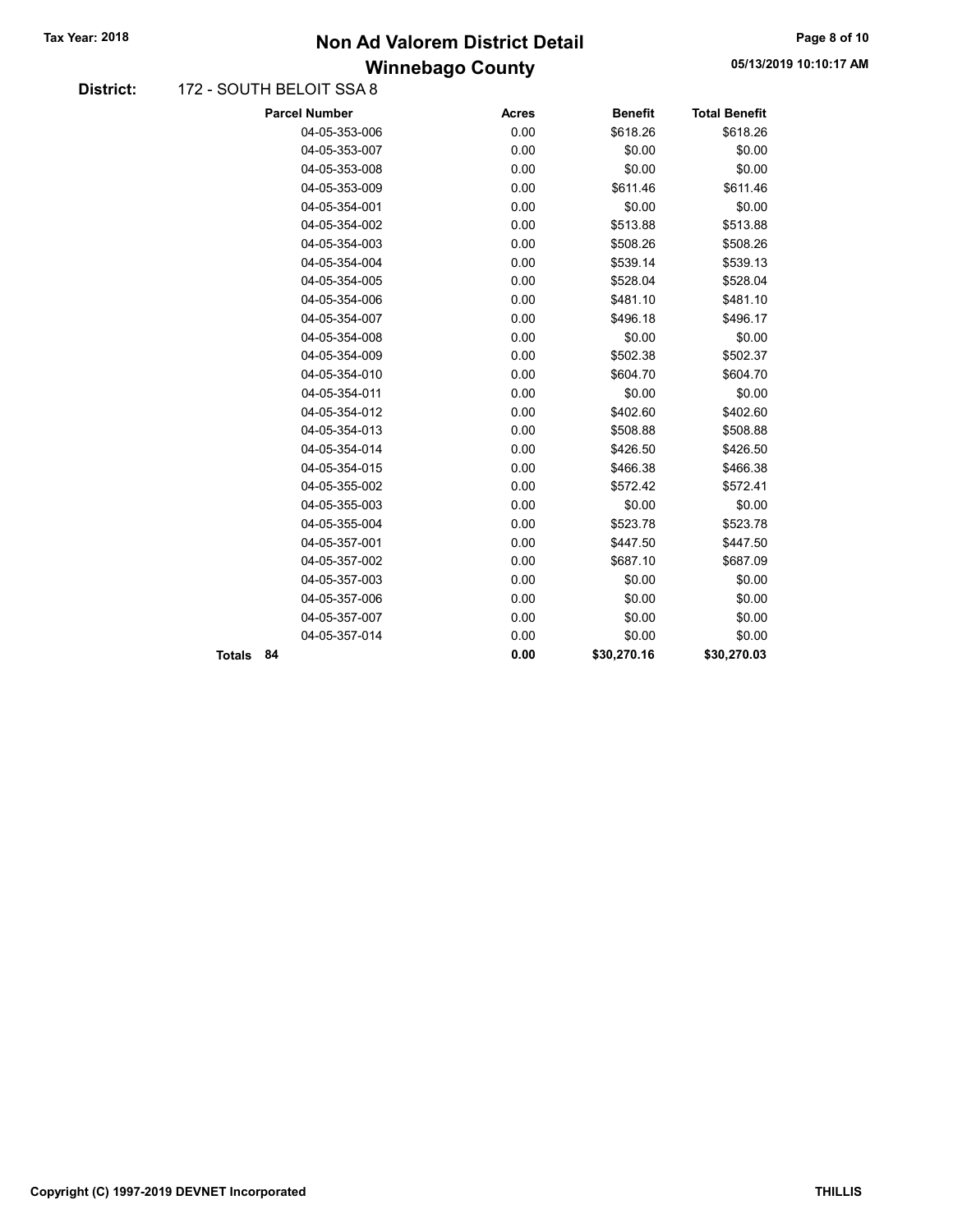# Winnebago County Tax Year: 2018 **Non Ad Valorem District Detail** Tax Year: 2018 **Page 9 of 10**

#### District: 173 - SOUTH BELOIT SSA 9

|               | <b>Parcel Number</b> | <b>Acres</b> | <b>Benefit</b> | <b>Total Benefit</b> |
|---------------|----------------------|--------------|----------------|----------------------|
|               | 04-05-329-020        | 0.00         | \$542.90       | \$542.89             |
|               | 04-05-329-021        | 0.00         | \$513.66       | \$513.65             |
|               | 04-05-329-022        | 0.00         | \$452.40       | \$452.39             |
|               | 04-05-329-023        | 0.00         | \$489.94       | \$489.93             |
|               | 04-05-329-024        | 0.00         | \$0.00         | \$0.00               |
|               | 04-05-329-025        | 0.00         | \$0.00         | \$0.00               |
|               | 04-05-332-006        | 0.00         | \$0.00         | \$0.00               |
|               | 04-05-332-007        | 0.00         | \$594.28       | \$594.28             |
|               | 04-05-333-001        | 0.00         | \$0.00         | \$0.00               |
|               | 04-05-376-007        | 0.00         | \$450.78       | \$450.78             |
|               | 04-05-376-010        | 0.00         | \$0.00         | \$0.00               |
|               | 04-05-376-011        | 0.00         | \$111.30       | \$111.30             |
|               | 04-05-376-031        | 0.00         | \$104.44       | \$104.43             |
| <b>Totals</b> | 13                   | 0.00         | \$3,259.70     | \$3,259.65           |